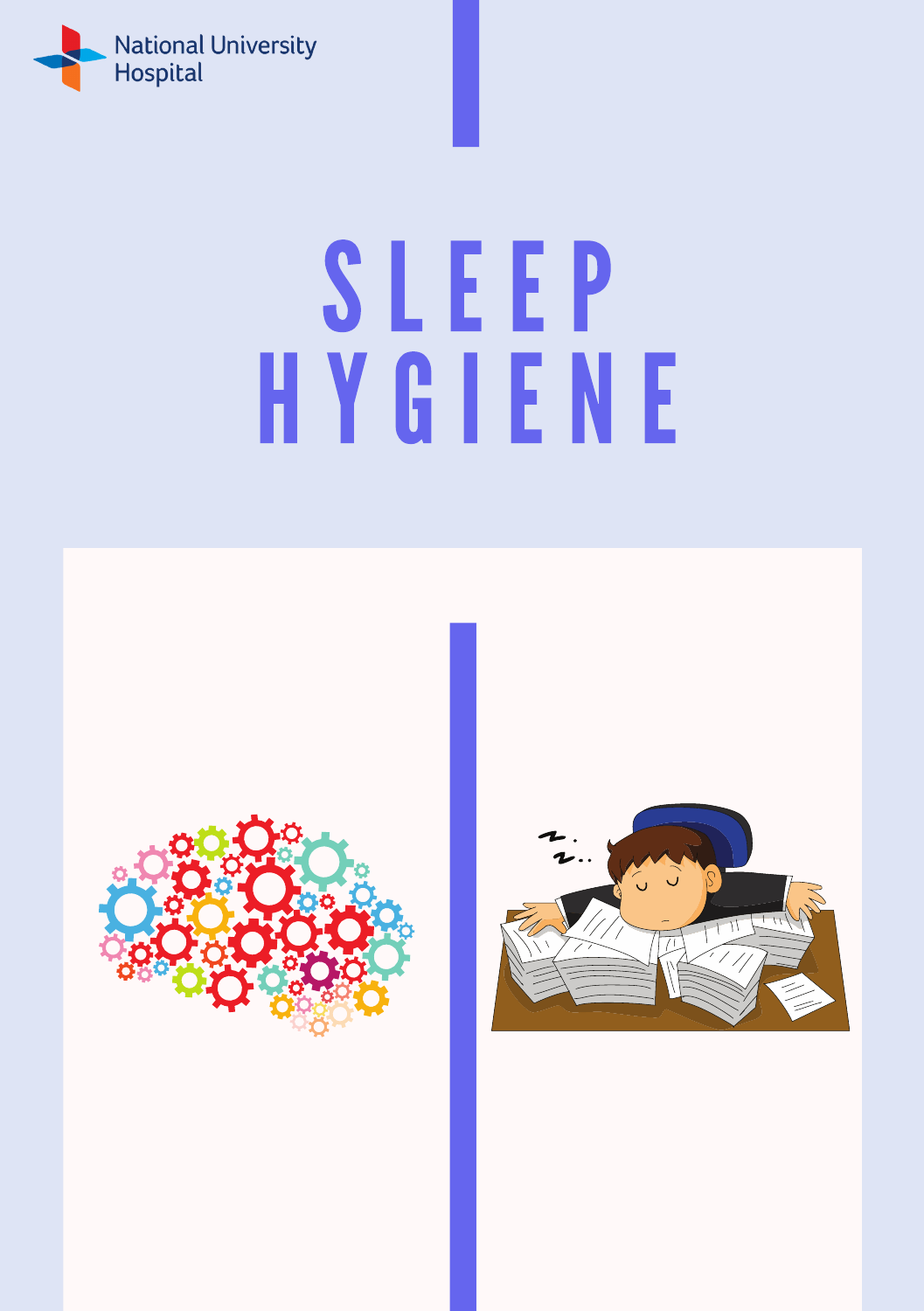# **WH Y D O WE N E E D S L E E P ?**

Sleep helps to repair our bodies, restoring our muscles and  $\epsilon$ immune system. Sleep also helps us remember and organise what we learnt in the day.



# **E F F E C T S O F P O O R S L E E P H A B I T S**

#### **Short-term Long-term**

- Stress and anxiety
- Depressed mood
- Falling sick
- More irritable
- Lower attention-span and memory
- Poorer academic performance

# **D I D Y O U K N OW. . . .**

Teens usually require 8-9 hours of sleep, 1-2 hours more than the average adult.

#### **" B U T I ' M A L R E A D Y U S E D T O S L E E P I N G L E S S !"**

Although you may feel like you are used to sleeping less, you may still need more. We are less able to judge our own alertness when we are sleepdeprived. You might be sleepy even if you don't realize it!



# $EXERCISEHELEPS!$

- Releases chemicals in your brain that reduce anxiety
- Cooling down after a workout prepares your body for sleep
- Limit exercise to 3 hours before bedtime

- Weight gain
- Skin ages faster
- Problems in relationships and friendships



#### **" C A N I J U S T M A K E U P F O R L O S T S L E E P O V E R T H E WE E K E N D ? "**

Sleeping in on weekends can disrupt your sleep schedule! Taking short afternoon naps is a better way to make up for lost sleep.

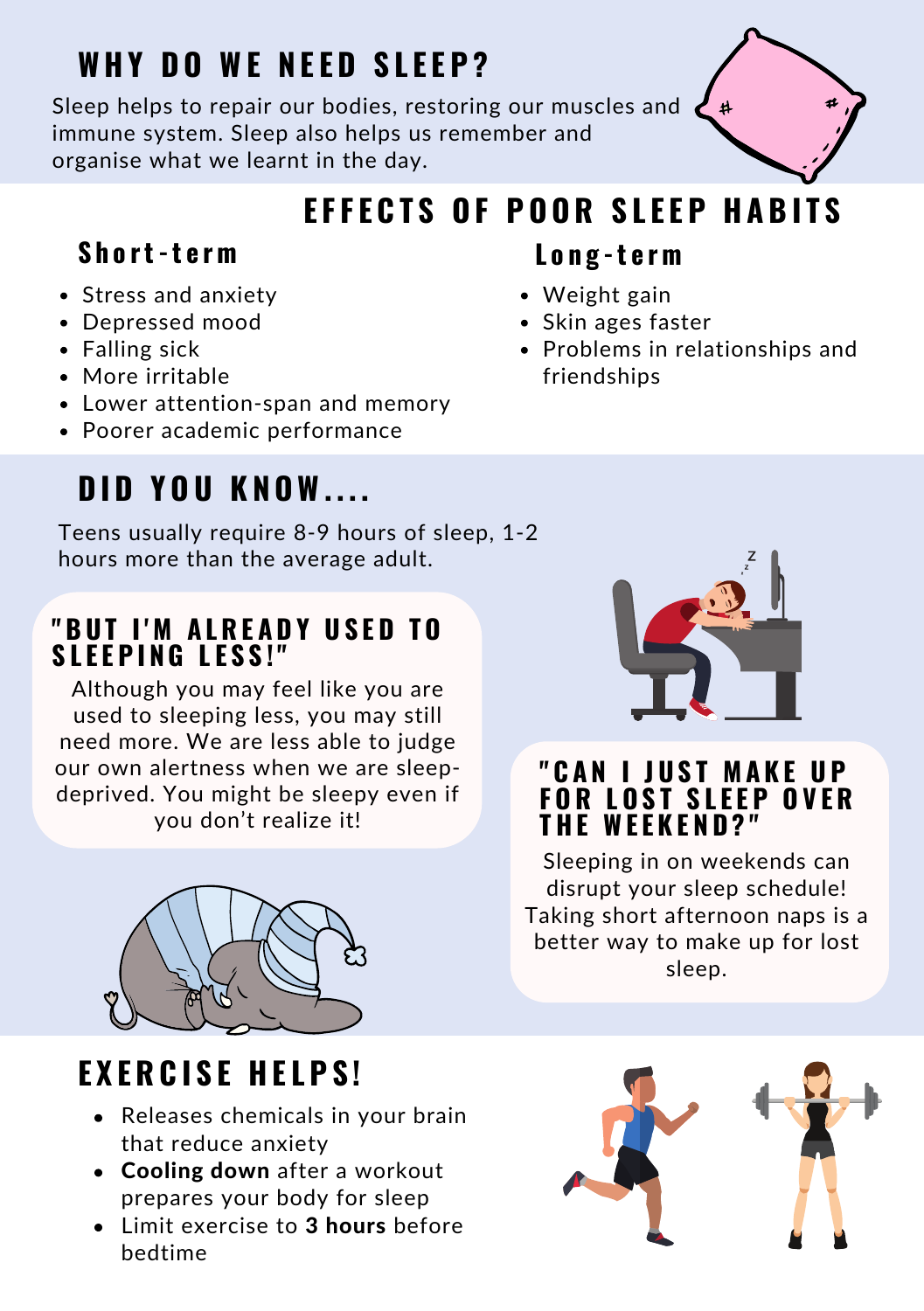# **S L E E P R O U T I N E H A B I T S**

- Sleep and get up at the same time daily
- Practice daily bedtime routines
	- e.g. warm/cold showers, deep breathing, read a boring book
- If you can't fall asleep, go to another room and do something relaxing



### **E N V I R O N M E N T H A B I T S**

- Use your bed only for sleep
- Stop using digital devices 1 hour before bed time (**blue light** keeps your brain active)
- Keep light and noise to a minimum
- Sleep in a cool environment

#### **D O N ' T . . .**

- Take naps. If you need to, nap for less than 30 minutes, before 3pm
- Eat a big meal before sleep
- Sleep on an empty stomach
- Drink coffee past noon
- Check the time this increases anxiety
- Try to sleep unless sleepy otherwise staying up in bed will become a habit



## **SOME INFORMATION FOR PARENTS...**

Depression results in rumination: Continuous and repetitive negative thoughts. This makes it difficult for your child to fall asleep even if they are tired. Depression can also cause someone to sleep too much during the day.

Stress and anxiety over school work, friends, and family can cause uncontrollable worrying that keeps your child up at night

#### DO:

- Dim lights around the house after dinner
- Create rules on turning phones off 1 hour before bed
- Keep noise levels in the house down during bedtime

#### DON'T:

- Make your child lie in bed if they can't sleep
- Tell your child to stop thinking **it is not** their choice, but a symptom